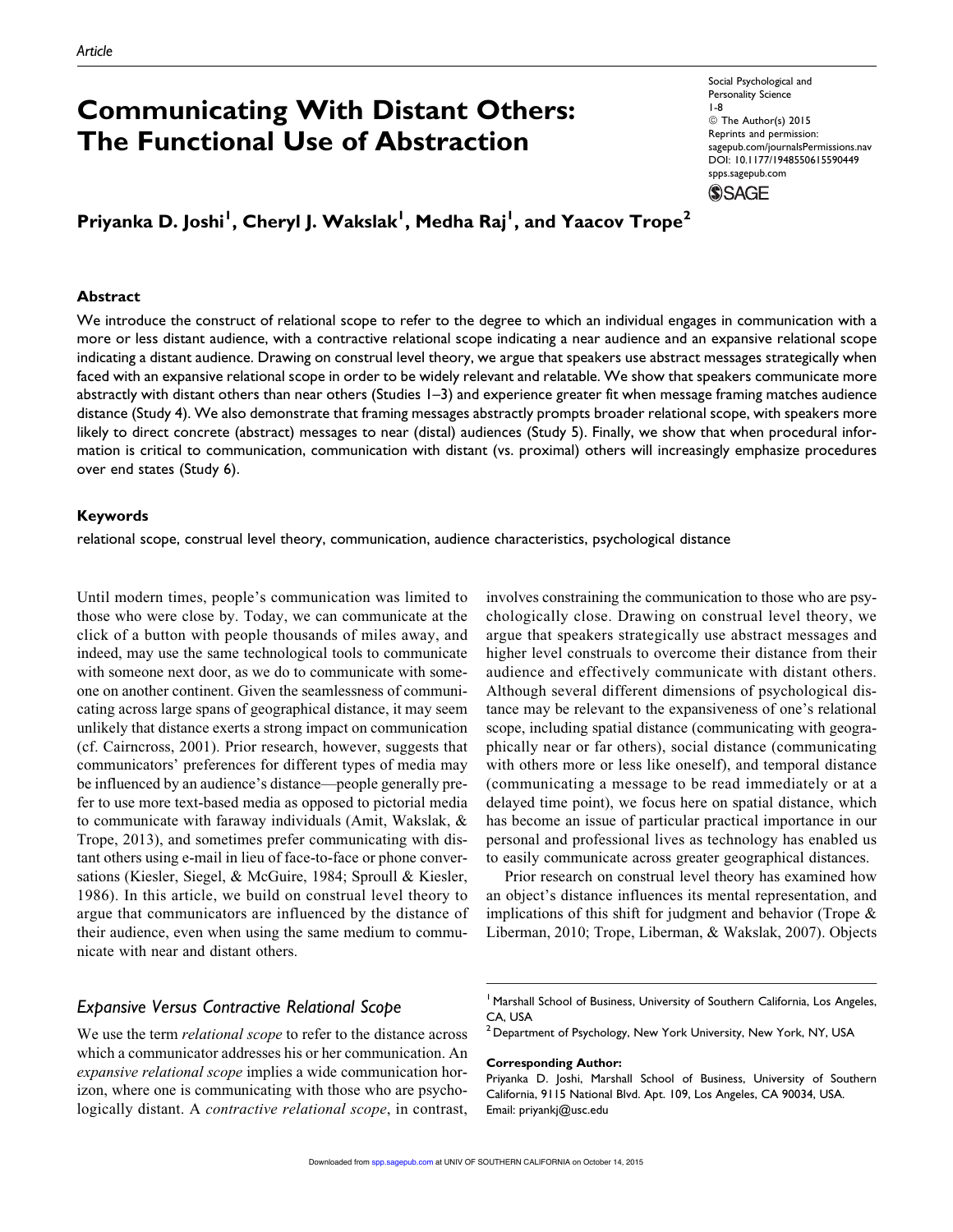and events that are distal are represented by higher level construals—abstract mental representations that emphasize schematic and decontextualized aspects, capturing the essence or gist of an item. Objects and events that are proximal, in contrast, are represented using lower level construals that focus on contextualized, concrete information, capturing secondary aspects of the object. This relation is seen as functional because higher level representations preserve the essential aspects of an item or event, aspects that are more likely to retain their meaning across distance. For example, it is useful to mentally represent a telephone as a ''communication device'' when considering a phone from a distal perspective, because while the details of the phone's appearance may change, the representation of the item as a ''communication device'' remains relatively stable across distance.

Although most construal level theory research has had an intrapersonal focus, illustrating that an object's distance influences mental representation of that object, we aim to extend the theory to better understand the interpersonal consequences of psychological distance. Arguably, the issue of how to best connect across distance is in many ways most directly relevant to the issue of interacting and relating in the here and now with those who are distant from us. Much like it is useful to mentally represent a distant object using a higher level of construal, it is likely to be particularly useful to shift one's communication in a similar fashion—that is, to use higher level statements to communicate with a distal recipient. This is because the social and physical context of distant others is likely to vary substantially from ours, and we are less likely to be aware of the norms, daily behavior, and idiosyncrasies that are relevant to this distant other. Messages that rely on high-level construals convey the situationally stable elements of the message without focusing on aspects that may be context-dependent; as such, they enable a communicator to more effectively relate to a distal audience by emphasizing the aspects of a message that are most likely to translate across distance.

Imagine, for example, persuading someone far from you to recycle. You may choose to emphasize a low-level issue, such as the relative ease of recycling, or a high-level issue, such as the benefits of recycling (cf. Liberman & Trope, 1998). However, concrete information relevant to the ease of recycling (e.g., the proximity of recycling bins, the use of recyclable items in the location) is relatively unlikely to be relevant across distance, as these concrete details are likely to be different for a person located at a distal geographical distance. Moreover, connecting with the other person on these low-level issues per se is not required for effective communication. Higher level construal messages, in contrast, convey the elements of the message that are likely to be situationally stable. For instance, one can persuade another individual to recycle by emphasizing the benefits to the environment in terms of conserving natural resources and benefitting future generations—benefits that are decontextualized and applicable across contexts.

Similarly, another way that people can communicate in a higher level fashion is by using adjectives instead of verbs (Semin & Fiedler, 1988). Adjectives provide decontextualized information whereas verbs provide contextualized information about people, objects, and events. For example, one can describe a person using an adjective such as ''caring,'' or, alternatively, by focusing on specific actions and events such as ''he mailed a holiday gift to a friend.'' The trait description is decontextualized and can account for a wide array of actions performed by the target individual; it captures the essence of the message and is easily understood across distance. In contrast, the second, more concrete description depicts a particular behavior that is more useful for a nearby audience but less readily understandable across distance (e.g., mailing a gift may not signify "caring" in all locations; indeed, in some areas, it is considered insulting to mail a gift instead of hand-delivering it). In this way, abstract messages functionally support expansive social relations and concrete messages functionally support contractive social relations.

Across six studies, we explore this hypothesized relationship between message abstractness and the recipient's distance. In Studies 1–3, we test the idea that people communicate concretely with near others and abstractly with distant others using different communication tasks. In Study 4, we explore whether communicators experience greater subjective fluency when message framing matches audience distance. In Study 5, we examine whether message abstractness influences selection of a message recipient, arguing that crafting an abstract message will lead individuals to adopt a more expansive relational scope. Finally, in Study 6, we examine a context in which shared understanding of procedures is important and explore the way this shifts distal communication toward procedural information.

## Study 1

We begin by examining how people communicate information about themselves to proximal and distal others. Describing oneself with traits or adjectives does not take into account situation-specific characteristics. We predict that participants communicating with a distant other, relative to participants communicating with a near other, are more likely to describe their self in terms of stable traits.

## Method

#### **Participants**

Sixty-six MTurk workers (38 female) participated for US\$0.50.<sup>1</sup>

#### Materials and Procedure

Distance from the audience. Participants were asked to describe themselves to another MTurk user who was located either in their own neighborhood (same zip code) or far away from them (zip code more than 1,000 miles away). Participants provided their zip code and were told to wait for 20 s while they were matched to another MTurk user they would be communicating with. Participants then completed a measure of self-trait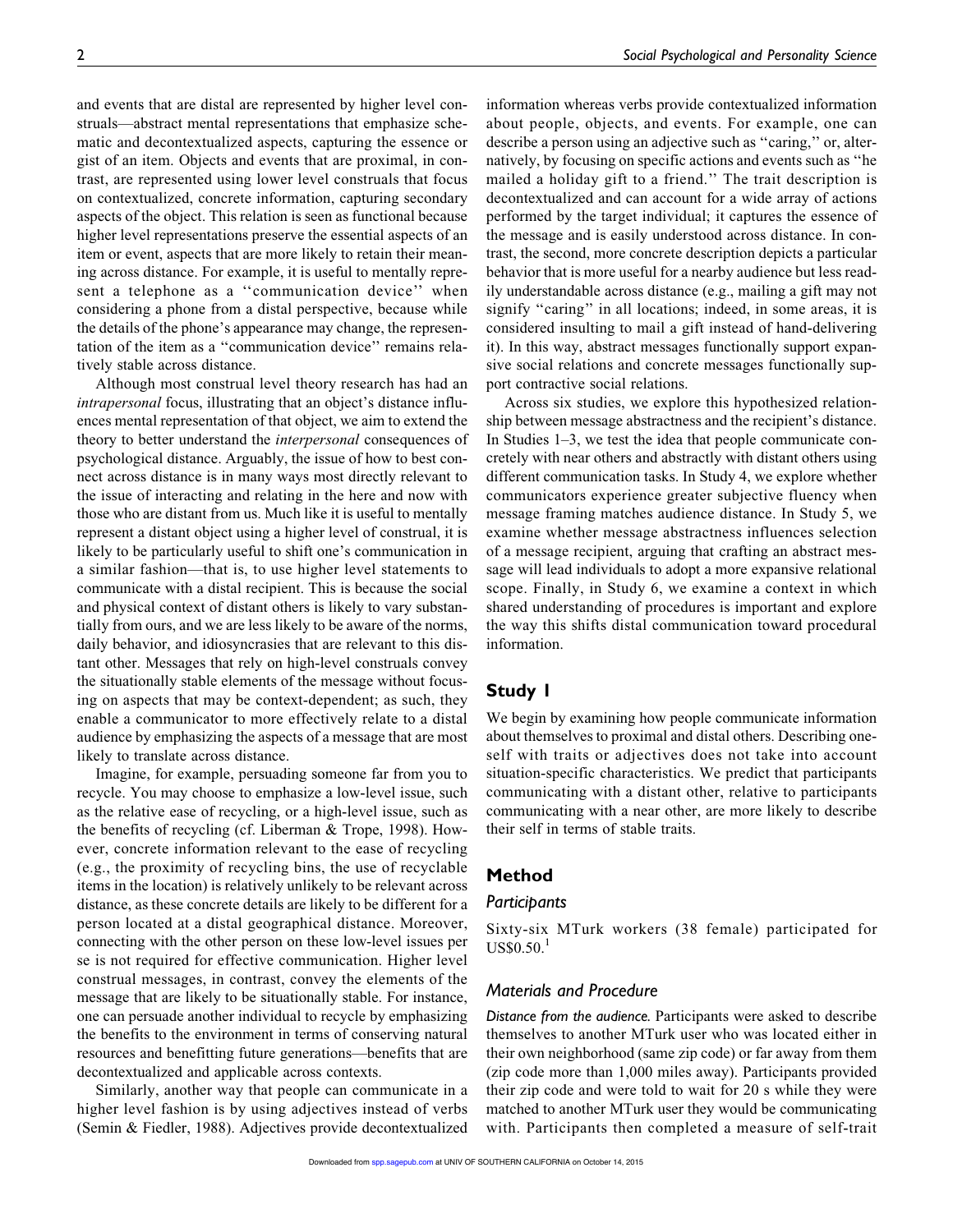ascription (Nisbett, Caputo, Legant, & Marecek, 1973; Pronin & Ross, 2006), which they used to communicate information about themselves to the other user.

Self-trait ascription measure. Participants saw a list of 11 items representing opposing trait characteristics (e.g., serious–carefree and subjective–analytic) and were asked to describe themselves to the other MTurk user by choosing one of the two traits or a third option, ''It is variable/depends on the situation.'' The number of times the participants chose one of the two trait options was used as a measure of self-trait ascription.<sup>2</sup>

#### Results and Discussion

As hypothesized, participants who described themselves to a faraway individual showed greater self-trait ascription  $(M = 8.47, SD = 1.93)$  than participants who described themselves to a nearby individual ( $M = 7.06$ ,  $SD = 2.60$ ),  $t(65) = 2.48, p = .02, d = .61$ . Thus, when communicating with a distal audience, participants were more likely to use abstraction, describing themselves in terms of situationally consistent traits, than when communicating with a proximal audience. In Study 2, we examine whether participants communicating with distant others use higher level construals in a task involving spontaneous language production.

## Study 2

Participants were asked to describe a day in their life at school to an incoming student who was located near them (in their own state) or far away from them (in a state located on another coast). We coded the written descriptions provided by the participants for construal using the Linguistic Categorization Model (Coenen, Hedebuow, & Semin, 2006), a validated measure for coding level of abstraction.

## Method

#### Participants

Seventy-one students (37 female) from a West Coast University participated for course credit.

#### Materials and Procedure

Distance from the audience. Under the cover story that the school's office of admissions was designing a program to connect current students with prospective students for the upcoming school year, participants were asked to describe ''A day in my life at [school name]'' to a prospective student from the nearby city of San Diego or the faraway city of Dallas.

Measure of construal level. Descriptions were coded for abstraction using the Linguistic Categorization Model (Coenen et al., 2006), by two independent coders blind to condition ( $\alpha = .93$ ). The coders identified the number of adjectives, state verbs, interpretive action verbs, and descriptive action verbs in the

descriptions to compute an abstraction score (1 to 4, higher numbers meaning more abstract), with adjectives representing the most abstract form of speech and descriptive action verbs representing the least abstract form.<sup>3</sup>

## Results and Discussion

Participants communicating with a distal prospective student used greater abstraction when describing their daily activities  $(M = 2.76, SD = 0.53)$  relative to participants communicating with a nearby prospective student ( $M = 2.41$ ,  $SD = 0.59$ ),  $t(70)$  $= 2.53, p = .01, d = .61$ . In Study 3, we examine whether people use more abstraction when communicating about objects and events beyond the self.

## Study 3

One of the ways in which individuals can communicate in a more high-level fashion is by emphasizing the desirability rather than feasibility of actions (Liberman & Trope, 1998). Features associated with desirability of actions direct attention toward the abstract end or purpose for why an action may be undertaken. In contrast, characteristics associated with feasibility direct attention to the more subordinate, concrete means by which an action is performed. In this study, participants chose between desirability and feasibility items in persuading a proximal or distal individual to recycle.

## Method

#### **Participants**

Sixty-one MTurk workers (31 female) participated for US\$0.40.

## Material and Procedure

Participants were asked to persuade a near (same zip code) or distant (zip code 1,000 miles away) MTurk user to recycle by selecting 6 arguments from a provided list of 14 arguments (7 desirability and 7 feasibility) supporting recycling.<sup>3</sup> The number of desirability-related arguments selected by the participants to persuade the MTurk user to recycle was used as our measure of abstraction.

#### Results and Discussion

As expected, participants who persuaded a distal MTurk user were more likely to use desirability-related arguments  $(M = 3.62, SD = 1.21)$  than participants persuading a proximal MTurk user ( $M = 3.03$ ,  $SD = 1.03$ ),  $t(60) = 2.08$ ,  $p = .04$ ,  $d = .53$ . Thus, when speaking with a distal individual, participants used higher level construal messages than when communicating to a proximal individual.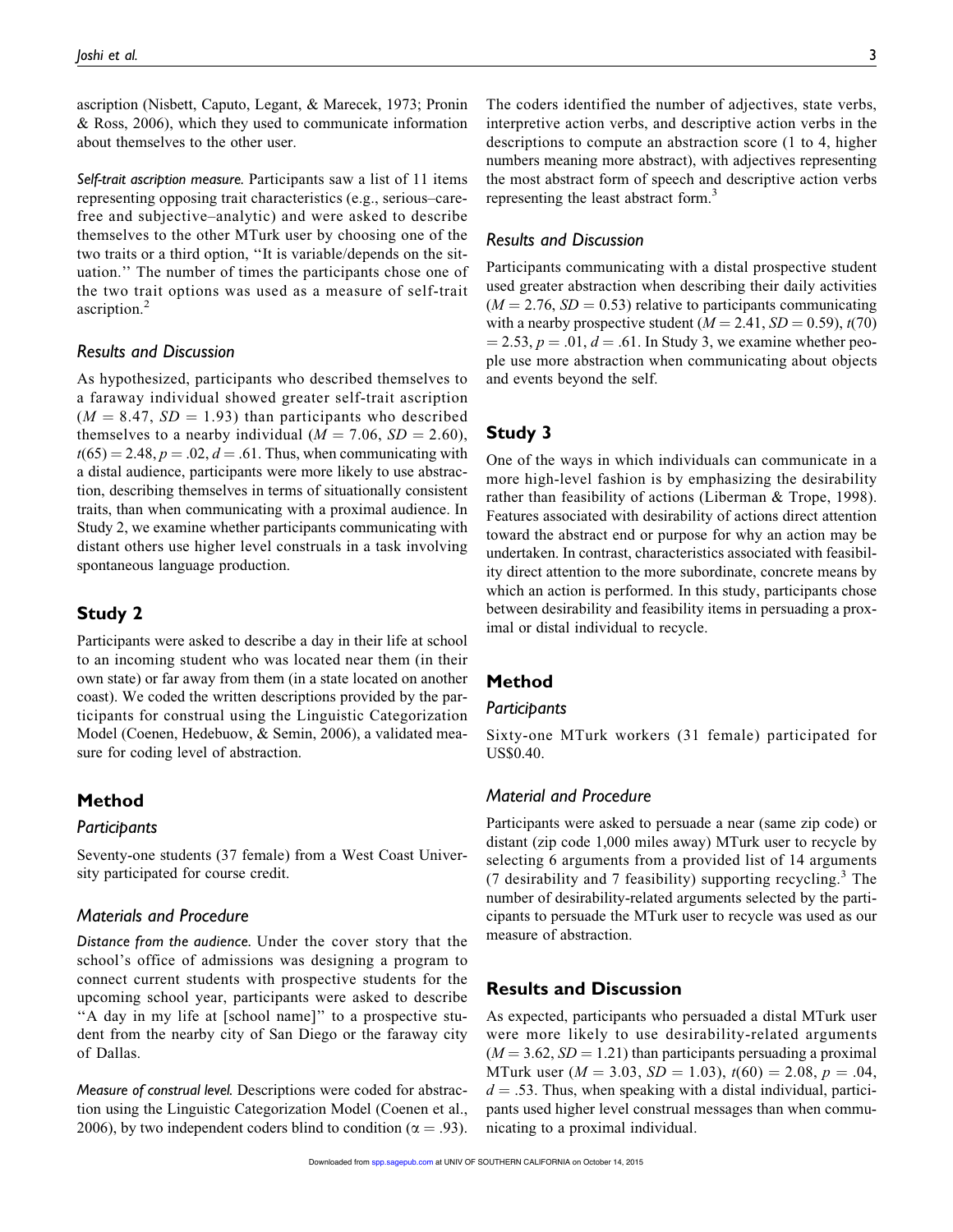#### Study 4

In Study 4, we sought to extend our research by examining whether participants experience greater subjective fluency (e.g., Vallacher, Wegner, & Somoza, 1989) when communicating abstractly with a distal audience and concretely with a proximal audience. If people tend to use higher level construals to communicate with more distal others and lower level construals to communicate with more proximal others, than doing the opposite may feel less natural. We thus examined effects of message construal and distance on subjective fluency or naturalness of communication.

#### Method

#### **Participants**

One hundred and fifty MTurk workers (57 female) participated for US\$0.40.

## Materials and Procedure

As in Studies 1 and 3, participants were asked to communicate with another MTurk user who was located nearby or faraway. Adapting a task that has been used in prior construal-level research (Fujita, Trope, Liberman, & Levin-Sagi, 2006), participants in the abstract message condition were instructed to provide superordinate categories (e.g., Wine is an example of what?) whereas participants in the concrete message construal condition were instructed to provide subordinate exemplars (e.g., an example of wine is what?) for various objects (e.g., wine, pen, and tree) in order to describe these to their fellow group members. At the task's end, participants' feelings of fluency was measured using 2 items: ''When I was communicating with the MTurk user it felt right'' and ''It felt natural to communicate with the MTurk user"  $(1 = strongly disagree$  and  $7 =$  strongly agree),  $\alpha = .68$ .

#### Results and Discussion

Data of four participants who did not follow instructions were excluded from analysis. As hypothesized, a 2 (audience distance: near vs. far)  $\times$  2 (message description: concrete vs. abstract) analysis of variance yielded a significant interaction,  $F(1, 145) = 4.73, p = .03, \eta_p^2 = .03$  (see Figure 1). The pattern of means was consistent with our predictions—subjective fluency was greater when participants used subordinate categories or lower level construal to describe objects to a near audience  $(M = 4.42, SD = 1.36)$  and superordinate categories or higher level construal to describe objects to a distal audience  $(M = 4.53, SD = 1.07)$ , than when describing objects using higher level construal to a proximal audience ( $M = 3.98$ ,  $SD = 1.52$ ) or lower level construal to a distant audience  $(M = 4.02, SD = 1.21), t(145) = 2.02, p = .03.$  Thus, when message construal matches audience distance, speakers reported greater subjective fluency in communication.



Figure 1. Speakers experience of fluency when communicating concretely or abstractly with a near or distant audience (Study 4).

## Study 5

If a recipient's geographical distance prompts message abstraction (Studies 1–3), and subjective fluency is enhanced when there is a fit between recipient distance and communication abstraction (Study 4), it seems plausible that framing a message abstractly will prompt individuals to communicate with more distal others—that is, encourage expansive communication. We tested this possibility in Study 5 by asking participants to describe either an event by emphasizing the central aspects of the event in the high abstraction condition or the secondary aspects of the event in the low abstraction condition. Participants then picked an audience to send the description to. We expected participants who wrote an abstract version of an event to be more likely to send the message to a distant audience relative to participants who wrote a concrete version of an event.

## Method

### **Participants**

Fifty students (23 female, 1 unreported) from a West Coast University participated in the study in exchange for course credit.

#### Materials and Procedure

Participants were asked to identify an event that happened to them the same day. They were then given specific instructions to describe either the central aspects of the event (abstract condition) or the peripheral (i.e., secondary) aspects of the event (concrete condition; cf. Trope & Liberman, 2000). Participants in the abstract condition were instructed to write about the event in a focused manner, whereas participants in the concrete condition were instructed to write about the event including tangential information and details that may not be important.<sup>3</sup>

After completing the writing task, participants choose to whom to send the description. Specifically, they read: ''For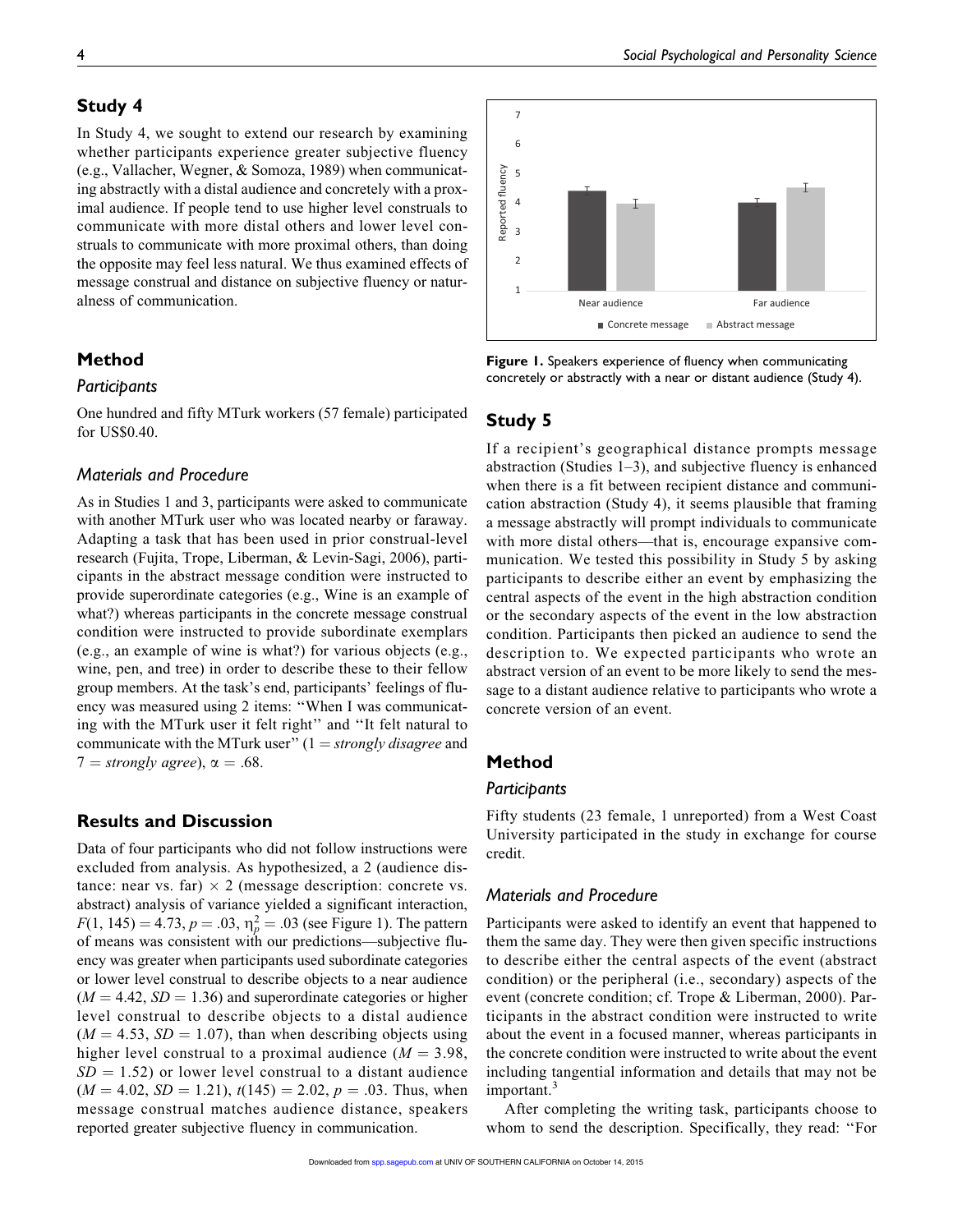this research project, we are recruiting students from several different universities located in different parts of the country. You can either have a student who is located somewhere very close by read your description, or you can have a student located all the way across the country read your description. Having written your description, it may seem more natural to send it to one of these two choices.'' Participants were then asked to pick one of two options: (a) send it to a student located nearby or (b) send it to a student located far away.<sup>4</sup>

#### Results and Discussion

Data of one participant who did not complete the dependent variable were excluded from analysis. Participants who were asked to write an abstract description ( $n = 24$ ) of an event were more likely to send it to a student located far away  $(n = 15, 62\%$  of participants in the abstract condition) than a student located nearby ( $n = 9, 38\%$ ). In contrast, participants who were asked to write a concrete description ( $n =$ 25) were more likely to send it to student located nearby  $(n = 17, 68\%$  of participants in the concrete condition) than a student located far away ( $n = 8, 32\%$ ),  $\chi^2(1, n = 49) =$ 4.57,  $p = .03$ , suggesting that the abstraction of a message can impact relational scope.

## Study 6

Studies 1–5 support a relationship between message-recipient distance and communicative construal. Conceptually, we have argued that these effects occur because high-level construals allow people to relate to geographically distant others, whose physical and social contexts are likely to differ in many ways from that of the communicator. In our final study, we explore what happens when the decision to engage in a task has already been made and one must develop a shared understanding of how to engage in the task. In this situation, end-related information (why engage in the task) is less central to communication than means-related information (how to perform the task). Our overarching argument is that people will increasingly focus on the essential and defining information when communicating with distant others; from this perspective, in cases where the central communicative agenda involves developing a shared understanding of procedures, people should increasingly focus on procedures when communicating with someone distant. Indeed, this should take precedence over more endrelated statements, which in this context are in fact less essential and would therefore be less functional to focus on across distance.

We explore this prediction by asking participants to either persuade another MTurk user to use a new software product called Slack (mirroring the context employed in Study 3) or to describe the software to another MTurk user who would work with them using the new software. The message recipient was described as either located nearby or far away. We expected to replicate the pattern of findings seen in our earlier

studies when participants were persuading the MTurk user to use the software. However, when participants were told they would be working with the other person using the software (a context that prioritizes communication of procedural information over end-related information), we expected those communicating with a distal other to emphasize procedural information.

#### Method

#### **Participants**

Two hundred MTurk workers (90 female) participated for US\$0.80.

## Materials and Procedure

Participants first read about Slack, a recently launched office communication software. They were then asked to communicate with another MTurk user about this software. As in our earlier studies, they were supposedly matched with another user, who was either located nearby or far away. In the baseline communication task condition, participants were asked to persuade the MTurk user they were matched with to use Slack. In the ''working together'' condition, participants read, ''In the next part of the study, we are going to have you and the MTurk user you have been matched with do a simple task using Slack. First, however, we would like you to describe Slack to the MTurk user you have been matched with. This person will be using Slack to work on the task with you.'' The purpose of this manipulation was to make a shared understanding of procedural information crucial for effective communication.

Participants were then presented with six end-related (e.g., Slack is perfect for team communication in the 21st century) and six means-related, procedural statements (e.g., To get started with Slack, you can download the app from the company's webpage, [www.slack.com](http://www.slack.com)) from which they selected six descriptions to share with the MTurk User 3. We counted the number of end-related arguments selected by the participant to communicate with the other MTurk user about Slack.

#### **Results**

Data of eight participants who did not complete the communication task were excluded from analyses. A 2 (audience distance: near vs. far)  $\times$  2 (communication task: baseline vs. work together with Slack) yielded a significant two-way interaction effect,  $F(1, 191) = 10.93$ ,  $p = .001$ ,  $\eta_p^2 = .05$  (see Figure 2). As expected, participants in the baseline condition were more likely to select end-related statements to communicate with a distant audience ( $M = 3.79$ ;  $SD = 1.07$ ) than a near audience ( $M = 3.35$ ;  $SD = 1.03$ ),  $t(102) = 2.15$ ,  $p = .03$ , replicating the pattern we found in Study 3. In contrast, when participants were informed the other person would use Slack with them, we find that participants in the distant condition used less end-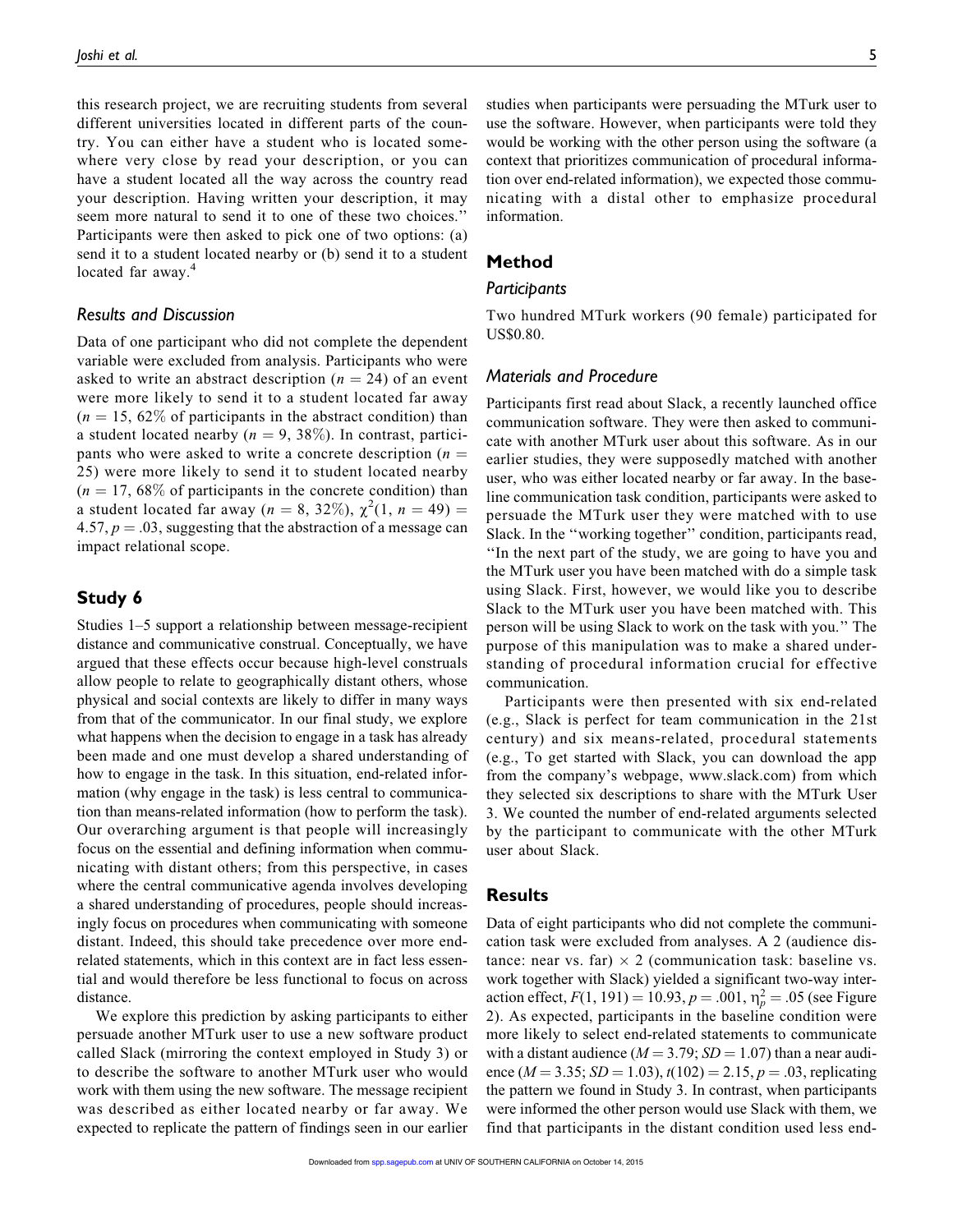likely to send high-level messages to distant audiences and low-level messages to nearby audiences. Finally, in Study 6, we demonstrate that in contexts where end-related information is secondary to means-related information those communicating with a distal (vs. proximal) message recipient will increasingly prioritize procedural over end-related information about the task.

Communicating with a distant audience requires an individual to be both relevant and relatable, making decontextualized, high-level messages an effective way to communicate with one's audience. Faced with an expansive relational scope involving a faraway audience, speakers can use high-level messages to transcend the distance separating them and their audience. In contrast, faced with a contractive relational scope involving a proximal audience, communicators can frame their messages in a lower level fashion. As we show in Study 6, however, communicators are sensitive to the purpose of the communication; when a shared understanding of procedures is critical for an interaction and is therefore central to communication, individuals communicated with a distal other with increasing focus on the means, not the ends.

These findings are broadly consistent with the literature on audience tuning (e.g., Echterhoff, Higgins, & Groll, 2005; Fussell & Krauss, 1989), which suggests that speakers are acutely aware of the beliefs and attitudes of their audience and tailor their messages accordingly, as well as previous research that suggests that speakers are aware of surface-level characteristics of their audience including audience size (Joshi & Wakslak, 2014). The current results suggest that one critical audience characteristic that communicators are attuned to is the spatial distance of their audience. Furthermore, our research dovetails well with the functional view of communication (Semin, de Montes, & Valencia, 2003), which suggests that communication is influenced by the motives of the communicator and tailored to the needs of a particular audience. Finally, our findings also speak to construal level theory, the framework that inspired our hypotheses, by exploring the interpersonal (rather than intrapersonal) effects of distance—that is, by examining how the distance of another person can lead people to shift their level of construal when interacting with that person.

Our research provides a number of opportunities for further research. For instance, here we focused only on spatial distance. Future research might explore whether other dimensions of a message recipient's distance have similar effects. Construal level theory suggests that different distance dimensions should have a similar impact; however, it is important to note that some distance dimensions may be more directly confounded with other variables that might have independent effects on message abstraction (e.g., social distance may be more naturally confounded with liking than spatial distance, and liking is likely to have a broad impact on communication). Future research might also explore possible boundary conditions of the effects explored here. For instance, the goal of communication—that is, whether it is informational or

#### Figure 2. Message abstraction when persuading or working together with another Mturk user.

related statements ( $M = 3.26$ ;  $SD = 1.22$ ) than participants in the near condition ( $M = 3.95$ ,  $SD = 1.39$ ),  $t(86) = 2.45$ ,  $p = .01$ .

These findings suggest that when a task is set and a shared understanding of procedures is a central requirement of interaction across distance, and end-related statements therefore do not functionally allow one to communicate what is defining and essential to a distal other, individuals communicating with a distal other will increasingly prioritize procedural over endrelated information. Note that this is not inconsistent with the general depiction of procedures as subordinate to ends (e.g., Liberman & Trope, 1998). Rather, here we highlight a unique interactive context where procedural understanding is more central to the interaction and find that within this context individuals communicating with a more distal other increasingly emphasize this more central dimension. That is, in this communicative context why aspects have been rendered more secondary than means, and as distance increases we find that why such aspects are de-emphasized. In this way, Study 6 provides a more nuanced understanding of how distance shapes communicative construal.

## General Discussion

Across six studies, we find support for a relationship between a communicator's message construal and the message-recipient's distance. In Study 1, we found that participants described themselves using higher level construals when speaking to someone far away than when communicating with someone close by. In Studies 2 and 3, we found a similar pattern—when communicating with a distal audience, participants described a day in their life using more high-level language and increasingly relied on high-level persuasive arguments. In Study 4, we found that fit between message framing and audience distance influenced subjective fluency; speakers who used highlevel messages to communicate with faraway audiences and low-level messages to communicate with nearby audiences experienced greater subjective fluency than those in the nonfit conditions. In Study 5, we showed that participants are more

1 2 3 4 5 Near audience Far audience

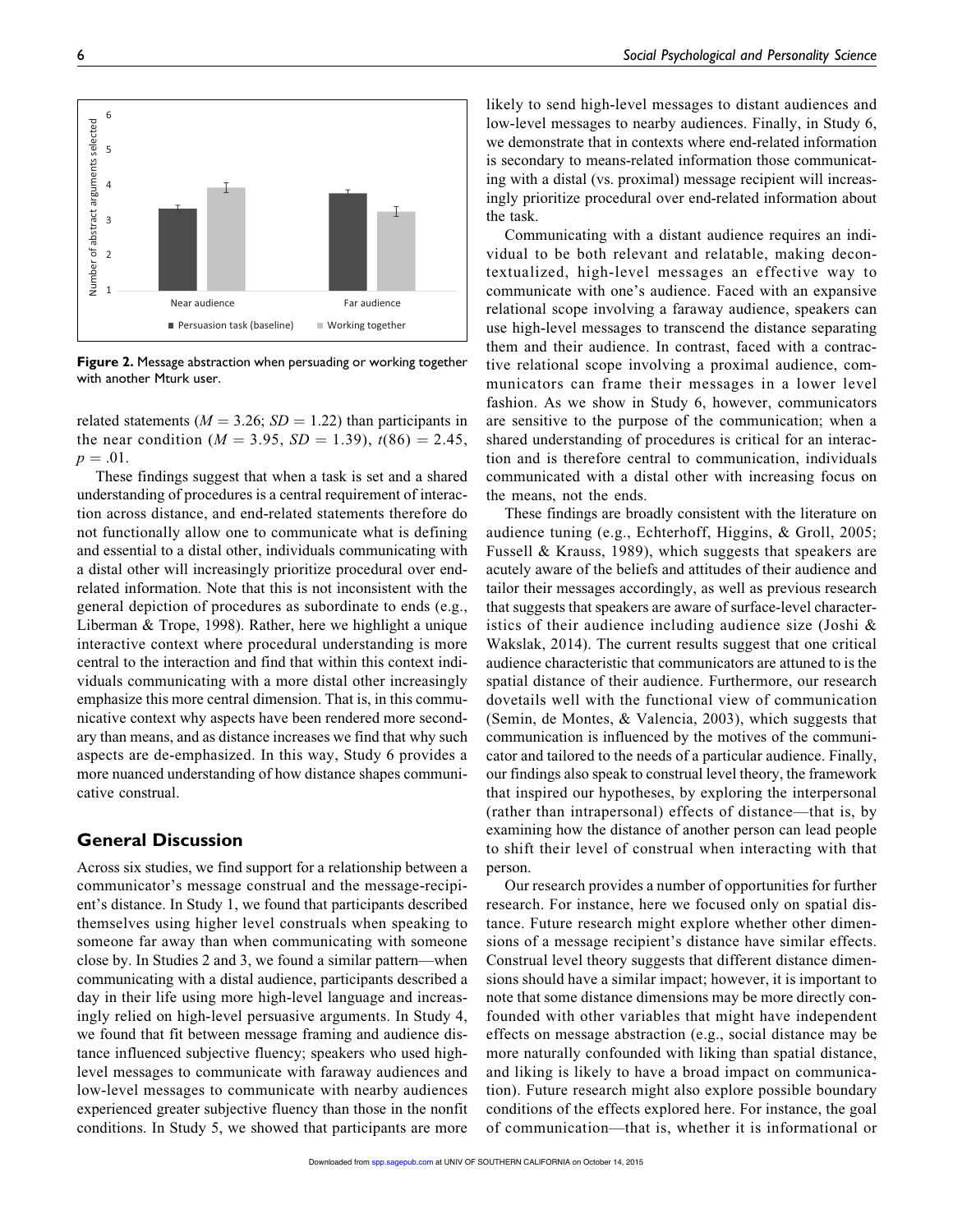more relational—may influence effects of message-recipient distance on abstraction. It is feasible that if one is concerned about influencing perceptions of distance for social reasons, one might communicate concretely to foster a sense of proximity (cf. Stephan, Liberman, & Trope, 2011). Thus, if the negative interpersonal connotations of distance are emphasized, one may find that people use concrete communication to try to limit the distance between themselves and remote others.

Another future direction is suggested by the results of Study 6. In the ''working together'' condition of that study, procedural aspects were rendered more central than end-related aspects, and these were increasingly emphasized when communicating across distance. Future research might explore more nuanced predictions related to this finding: for example, when communicating with a distant other, one might prioritize procedures, yet communicate them using higher level communication, in which one focused more on the procedures' defining characteristics. Although Study 6 was not designed to test this possibility, it would be intriguing to examine this in future research.

In sum, the current findings speak to the broad impact that a message recipient's distance can have on communication. Rather than using the same communication style with proximal and distal others, communicators faced with an expansive relational scope (i.e., a distal audience) frame their message in more high-level and decontextualized ways than communicators with a contractive relational scope (i.e., a proximal audience). These findings extend our understanding of the communication process, as well as the factors that trigger changes in construal, providing inspiration for future work in this area.

#### Declaration of Conflicting Interests

The author(s) declared no potential conflicts of interest with respect to the research, authorship, and/or publication of this article.

#### Funding

The author(s) disclosed receipt of the following financial support for the research, authorship, and/or publication of this article: This work was supported by NSF grants BCS-1053128 and BCS-1349054 awarded to Cheryl Wakslak and Yaacov Trope.

#### Notes

- 1. Our goal was to reach an  $n = 30$  for each study. In our more recent Study 6, we increased the  $n$  to about 50 per cell, paying heed to the general call in the field to increase sample sizes. We excluded nonnative speakers of English from our sample.
- 2. Participants indicated how far away the MTurk user was from them on a 7-point scale (1 = very near; 7 = very far). Participants in the far condition indicated that the audience was farther away from them ( $M = 5.81$ ,  $SD = 1.34$ ) than participants in the near condition  $(M = 2.44, SD = 1.39), t(65) = 9.86, p < .001.$
- 3. See supplemental materials section for details.

4. Participants in the abstract and concrete condition did not differ in the extent to which they perceived the writing task as being effortful,  $t(48) = 1.04$ ,  $p = .26$ , or easy,  $t(48) = 0.24$ ,  $p = .8$ .

#### Supplemental Material

The online data supplements are available at [http://spps.sagepub.com/](http://spps.sagepub.com/supplemental) [supplemental](http://spps.sagepub.com/supplemental).

#### References

- Amit, E., Wakslak, C., & Trope, Y. (2013). The use of visual and verbal means of communication across psychological distance. Personality and Social Psychology Bulletin, 39, 43–56.
- Cairncross, F. (2001). The death of distance: How the communications revolution is changing our lives. Boston, MA: Harvard Business School Press.
- Coenen, L. H., Hedebouw, L., & Semin, G. R. (2006). Measuring language abstraction: The linguistic categorization model manual. Unpublished manuscript, Free University Amsterdam, Amsterdam, the Netherlands.
- Echterhoff, G., Higgins, E. T., & Groll, S. (2005). Audience-tuning effects on memory: The role of shared reality. Journal of Personality and Social Psychology, 89, 257.
- Fujita, K., Trope, Y., Liberman, N., & Levin-Sagi, M. (2006). Construal levels and self-control. Journal of personality and social psychology, 90, 351.
- Fussell, S. R., & Krauss, R. M. (1989). Understanding friends and strangers: The effects of audience design on message comprehension. European Journal of Social Psychology, 19, 509–525.
- Joshi, P. D., & Wakslak, C. J. (2014). Communicating with the crowd: Speakers use abstract messages when addressing larger audiences. Journal of Experimental Psychology: General, 143, 351.
- Kiesler, S., Siegel, J., & McGuire, T. W. (1984). Social psychological aspects of computer-mediated communication. American Psychologist, 39, 1123.
- Liberman, N., & Trope, Y. (1998). The role of feasibility and desirability considerations in near and distant future decisions: A test of temporal construal theory. Journal of Personality and Social Psychology, 75, 5.
- Nisbett, R., Caputo, C., Legant, P., & Marecek, J. (1973). Behavior as seen by the actor and as seen by the observer. Journal of Personality and Social Psychology, 27, 154–165.
- Pronin, E., & Ross, L. (2006). Temporal differences in trait selfascription: When the self is seen as another. Journal of Personality and Social Psychology, 90, 197.
- Semin, G. R., de Montes, L. G., & Valencia, J. F. (2003). Communication constraints on the linguistic intergroup bias. Journal of Experimental Social Psychology, 39, 142–148.
- Semin, G. R., & Fiedler, K. (1988). The cognitive functions of linguistic categories in describing persons: Social cognition and language. Journal of Personality and Social Psychology, 54, 558.
- Sproull, L., & Kiesler, S. (1986). Reducing social context cues: Electronic mail in organizational communication. Management Science, 32, 1492–1512.